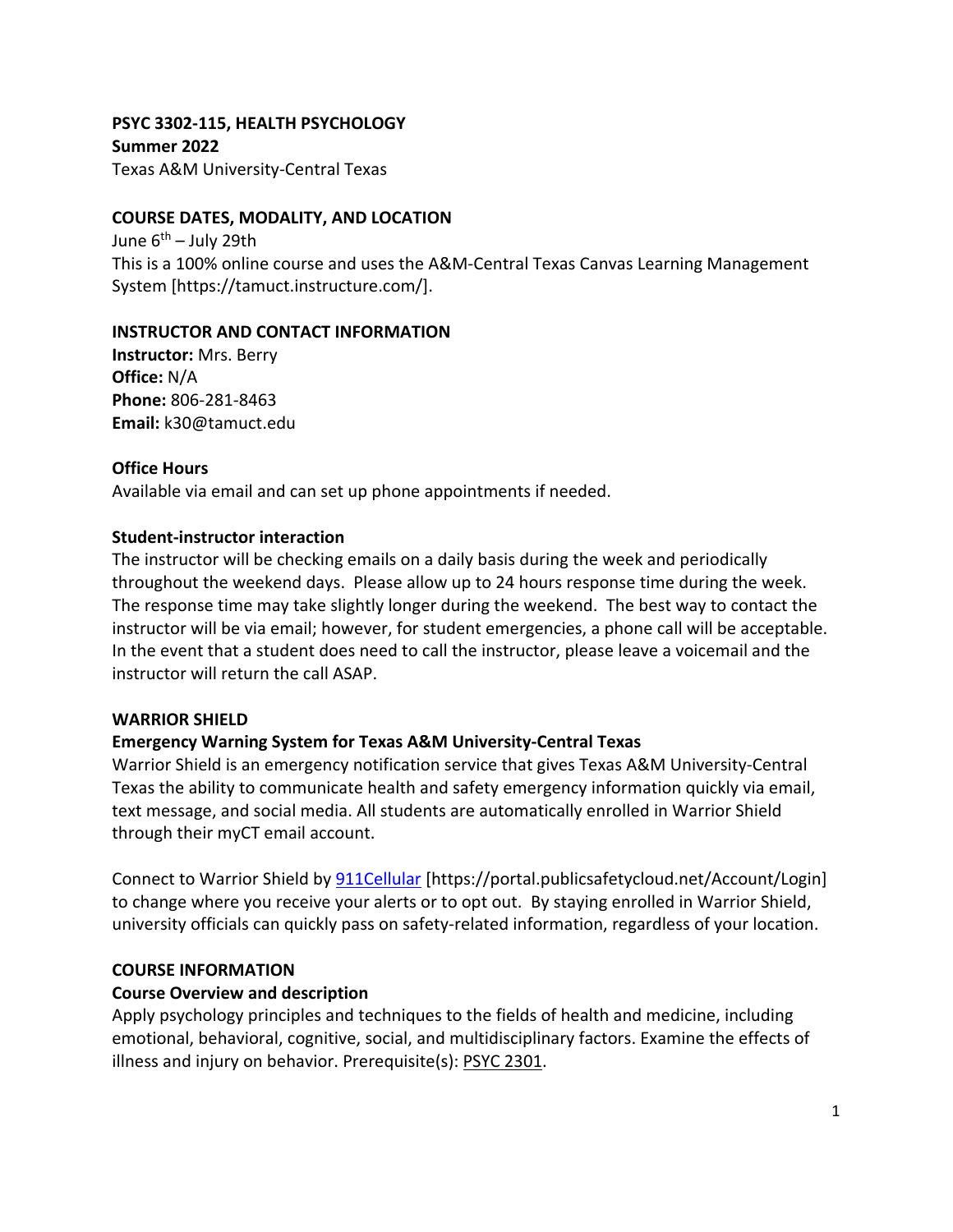## **Course Objective or Goal**

This course introduces students to the story of health psychology through clear connections between science and the real world. This course provides an emphasis on the scientific principles and processes underlying the field of health psychology to present balanced coverage of foundational research, cutting-edge research, essential theories, and real-world application to help students understand how to live longer, healthier lives.

# **Student Learning Outcomes**

- 1. *Demonstrate factual knowledge (terminology, classifications, methods, trends)*. Students will read, write, discuss, and respond to factual information regarding health psychology from the textbook and supplemental material. Assessments in which students will demonstrate this objective are, discussion boards, assignments, behavior modification paper and two exams.
- 2. *Develop specific skills, competencies, and points of view needed by professionals in the field most closely related to this course*. Students will read, write, discuss, and respond to theoretical information regarding health psychology from the textbook and supplemental material.
- 3. *Apply course material (to improve thinking, problem solving, and decisions)*. Students will refer to and apply topics from the textbook to complete discussions and a behavior modification paper. Assessments in which students will demonstrate this objective are module application discussion posts and replies (public) and exams. Students will apply and extend their depth of knowledge from the course text and supplemental material by reading and summarizing first-hand empirical research in an area of health psychology.
- 4. *Develop a clearer understanding of, and commitment to, personal values*. Every week, students will submit discussion board postings. Written expression will be evaluated and discussed with students as needed. Assessments in which students will demonstrate this objective are module application discussions and replies.

# **Required Reading and Textbook(s)**

Sanderson, C. A. (2019). *Health psychology* (3rd ed.). Thousand Oaks, CA: SAGE. Student Study Site: https://edge.sagepub.com/sandersonhealthpsych3e

# **COURSE REQUIREMENTS**

- All discussion board postings, assignments, and papers should follow APA formatting guidelines. A useful website is<https://owl.english.purdue.edu/owl/resource/560/01/> to assist with formatting.
- **Exams.** Two exams (mid-term & final) consisting of multiple-choice items will be scheduled throughout the semester (see Course Calendar for dates). These exams will cover content from the assigned readings and videos listed in the Course Calendar. All exams must be completed independently via Canvas with no assistance from others.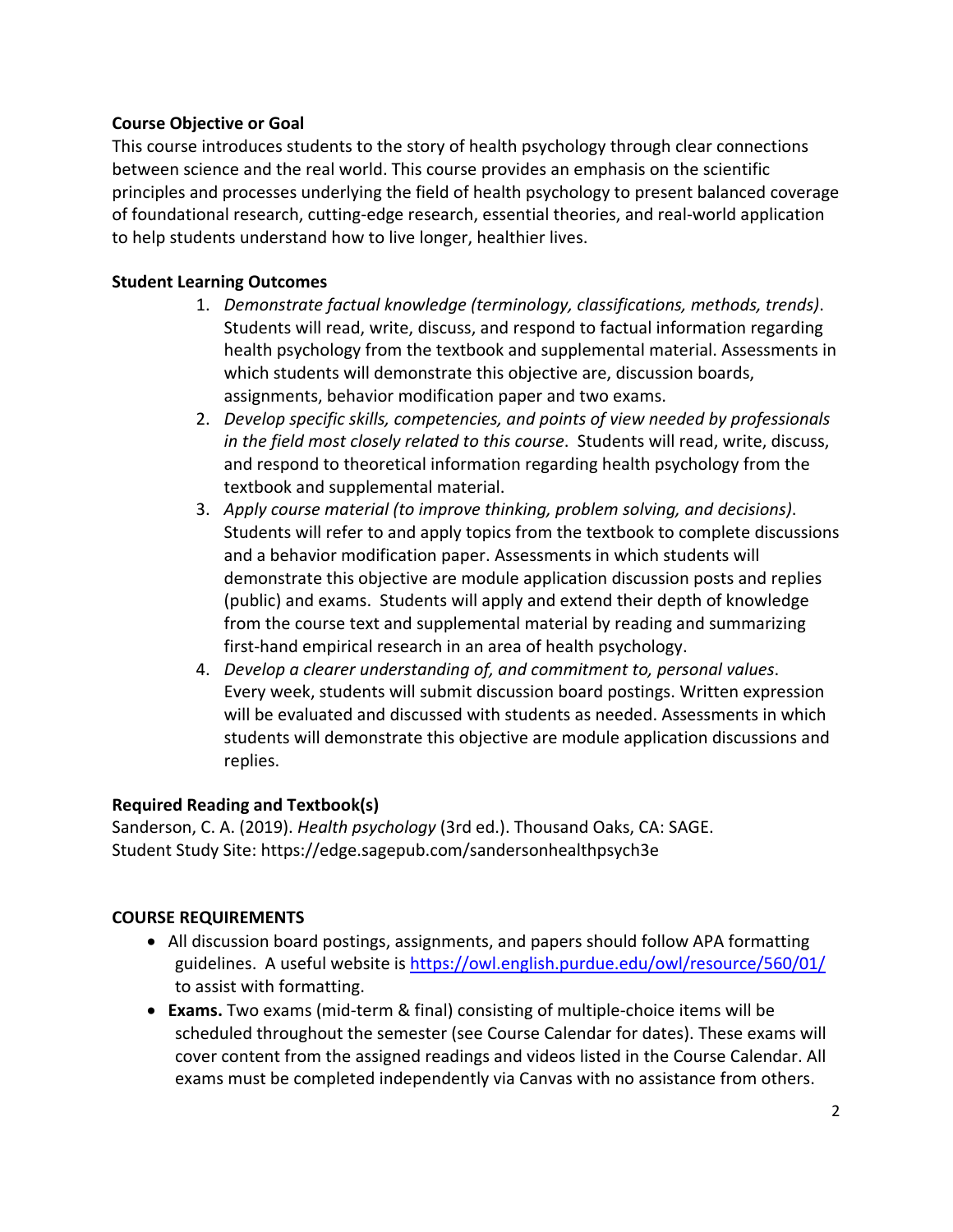- **Discussion Boards (15pts each).** Weekly discussions allow students to select and integrate course content in ways that are meaningful to them. Students are required to submit one discussion each week (200 word minimum) on concepts (i.e., theories, topics, constructs) and two (2) replies (100 word minimum) to discussions made by classmates. No credit will be awarded for quoted (or plagiarized) content. ALL content should be written in the student's own words. If gathering information from a source, make sure to cite the source within the discussion. **References should be included in the discussion boards.** The specific content in each submission will vary weekly. Each discussion and reply (2 required) will be worth a total of 15 points. 3 Points will be deducted for each missing reply and 2 points deducted for each day a post is late.
- **Behavior Modification Project/Paper (100pts).** You are to identify a behavior that you wish to change. This behavior should be related to your health in some way. Some examples include: daily water intake, sleep quantity, physical activity, eating vegetables, reducing soda intake…this should NOT be an overhaul of your entire behavior system. Choose ONE thing to work on. Over the eight-week course you will attempt to modify that specific behavior. This project will be submitted as a paper at the end of the course. It is important that you tie your topic to course content, referring to the textbook and other related material. Submit a paper approximately 3-4 pages, with a cover page, typed in APA format (12-point font, Times New Roman, double spaced) with one-inch margins. Papers are due on **Friday, July 29th** via the assignments tab in Canvas. Include the following in your paper:
- o Action plan on how you will work on modifying this behavior (Be specific)
- o What are the motivations to the unhealthy and healthy behaviors?
- o Describe the strategies you use to alter the behavior
- $\circ$  Analyze your behavior change attempt what worked and what did not
- $\circ$  Would you do anything differently
- **Behavior Modification Small Assignments (10pts each).** Throughout the course you will have assignments that will guide you through the behavior modification process. These assignments are designed to ensure you have the tools for behavior change. These small assignments will be brief responses to a question that aligns with your behavior modification. The assignments will also be used in your behavior modification project which is due at the end of the course.

#### **Grading Criteria Rubric and Conversion**

|           | • Discussion Board                   | 15pts each x 6 |
|-----------|--------------------------------------|----------------|
| $\bullet$ | <b>Behavior Modification Project</b> | 100pts         |
|           | • Mid-Term Exam                      | 100pts         |
|           | $\bullet$ Final Exam                 | 80pts          |
|           | • Small Assignments                  | 10pts each x 4 |
|           |                                      |                |

Total 410pts

 $A = 90\%$  and above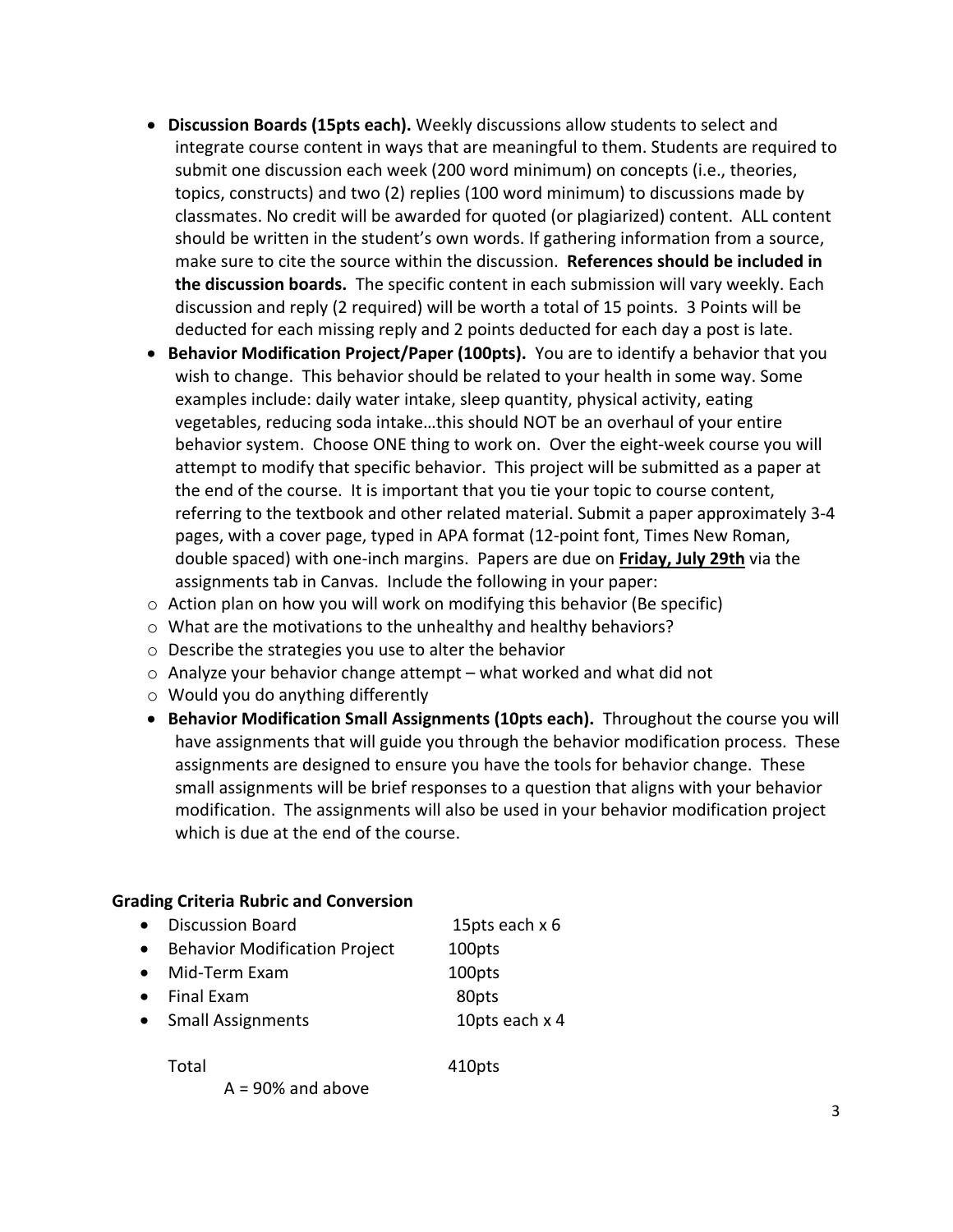$B = 89 - 80%$  $C = 79 - 70%$  $D = 69 - 60%$  $F = 59\%$  and below

### **Posting of Grades**

- Student grades will be posted in the Canvas Grade Book.
- Discussion board grades will be posted by the Tuesday-Wednesday after the due date. Other assignments/exams may take up to 1-2 weeks for grades to be posted.

### **Grading Policies**

You are encouraged to submit all work by the due date to receive full credit. Work (discussions, small assignments) that is submitted past the due date will receive the following point deductions:

- $\circ$  1 day late = 2pts
- $\circ$  2 days late = 4pts
- $\circ$  3 days late = 6pts
- $\circ$  4 days late = 8pts
- $\circ$  5 days late = 10pts
- $\circ$  6 days late = 12pts

Deductions for discussion posts:

- $\div$  Missing 1 reply = 3pts
- $\div$  Missing 2 replies = 6pts
- $\triangleleft$  Missing original post but has replies = 9pts

There will be NO extra credit. **Assignments submitted 7+ days after the due date will NOT be graded.** 

Exams must be completed within the scheduled dates. There will be NO make-up dates for the exams, unless discussed with the instructor in advance. Do not come to the instructor after the exam asking to complete the exam. That will not happen.

### **COURSE OUTLINE AND CALENDAR**

|             | <b>Required Readings</b>               | <b>Exams and Coursework</b>       |
|-------------|----------------------------------------|-----------------------------------|
|             |                                        | <b>Due Dates</b>                  |
| Week 1      | Chapter 1: Introduction                | Discussion Board                  |
| June $6-12$ | Chapter 2: Research Methods            | <b>Behavior Change Assignment</b> |
| Week 2      | Chapter 3: Theories of Health Behavior | Discussion Board                  |

### **Complete Course Calendar**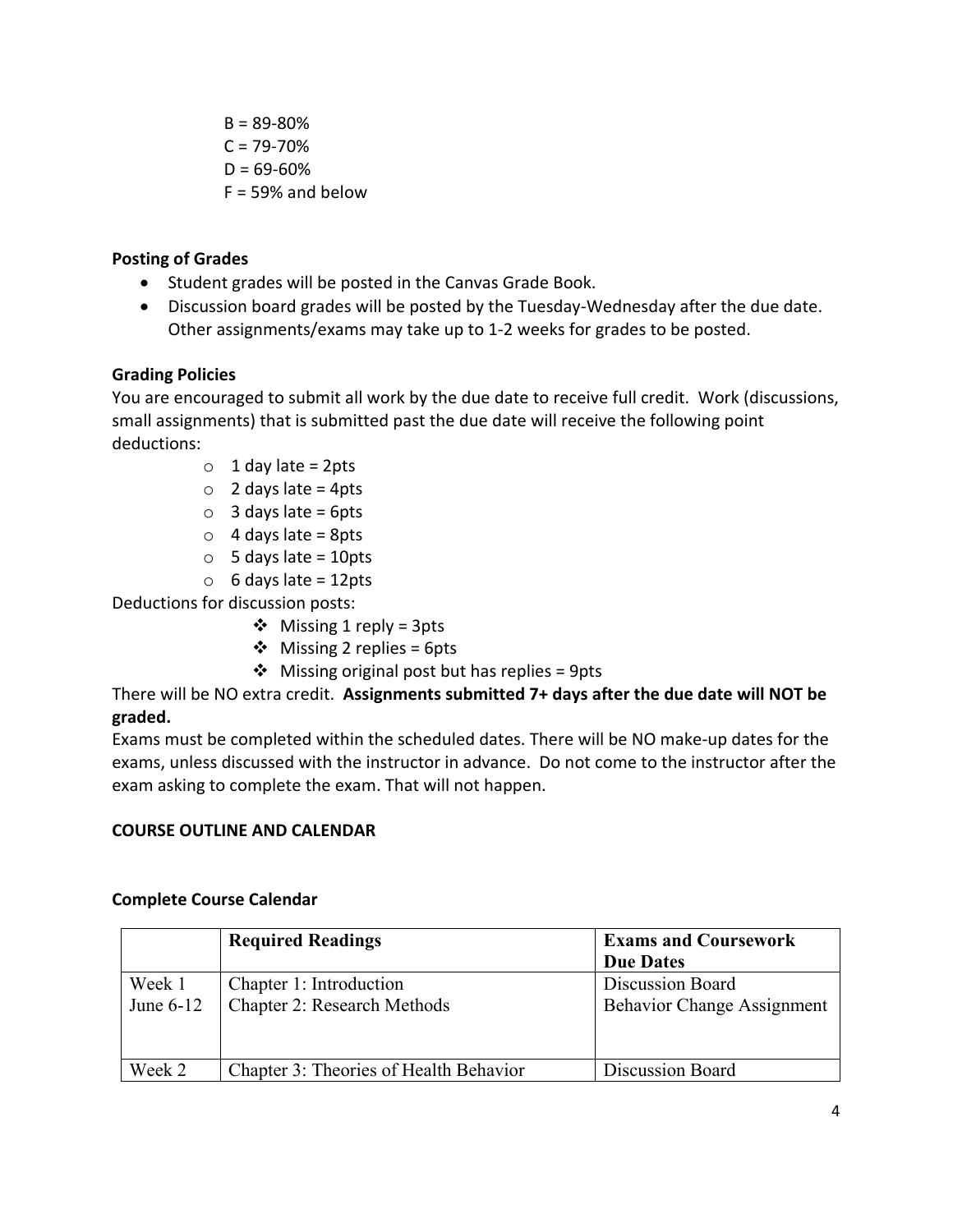| June 13-19 |                                            | Plan of Action for Behavior        |
|------------|--------------------------------------------|------------------------------------|
|            |                                            | Change Assignment                  |
| Week 3     | <b>Chapter 4: Understanding Stress</b>     | <b>Discussion Board</b>            |
| June 20-26 | <b>Chapter 5: Managing Stress</b>          |                                    |
| Week 4     | Chapter 6: Injury and Injury Prevention    | Midterm Exam                       |
| June 27-   | Chapter 7: Substance Use and Abuse         |                                    |
| July 3     |                                            |                                    |
| Week 5     | Chapter 8: Obesity and Disordered Eating   | <b>Discussion Board</b>            |
| July 4-10  |                                            | Motivations for the behavior       |
|            |                                            | change Assignment                  |
| Week 6     | Chapter 9: Understanding and Managing Pain | Discussion Board                   |
| July 11-17 | Chapter 10: Understanding and Managing     |                                    |
|            | <b>Chronic Illness</b>                     |                                    |
| Week 7     | Chapter 11: Leading Causes of Mortality:   | <b>Discussion Board</b>            |
| July 18-24 | Coronary Heart Disease and Cancer          | Behavior change strategies         |
|            |                                            | Assignment                         |
| Week 8     |                                            | <b>Behavior Modification Paper</b> |
| July 25-29 |                                            | Final Exam                         |

### **Important University Dates**

*https://www.tamuct.edu/registrar/academic-calendar.html*

# **TECHNOLOGY REQUIREMENTS AND SUPPORT**

### **Technology Requirements**

This course will use the A&M-Central Texas Instructure Canvas learning management system. We strongly recommend the latest versions of Chrome or Firefox browsers. Canvas no longer supports any version of Internet Explorer.

Logon to A&M-Central Texas Canvas [https://tamuct.instructure.com/] or access Canvas through the TAMUCT Online link in myCT [https://tamuct.onecampus.com/]. You will log in through our Microsoft portal.

Username: Your MyCT email address. Password: Your MyCT password

### **Canvas Support**

Use the Canvas Help link, located at the bottom of the left-hand menu, for issues with Canvas. You can select "Chat with Canvas Support," submit a support request through "Report a Problem," or call the Canvas support line: 1-844-757-0953.

For issues related to course content and requirements, contact your instructor.

### **Online Proctored Testing**

A&M-Central Texas uses Proctorio for online identity verification and proctored testing. This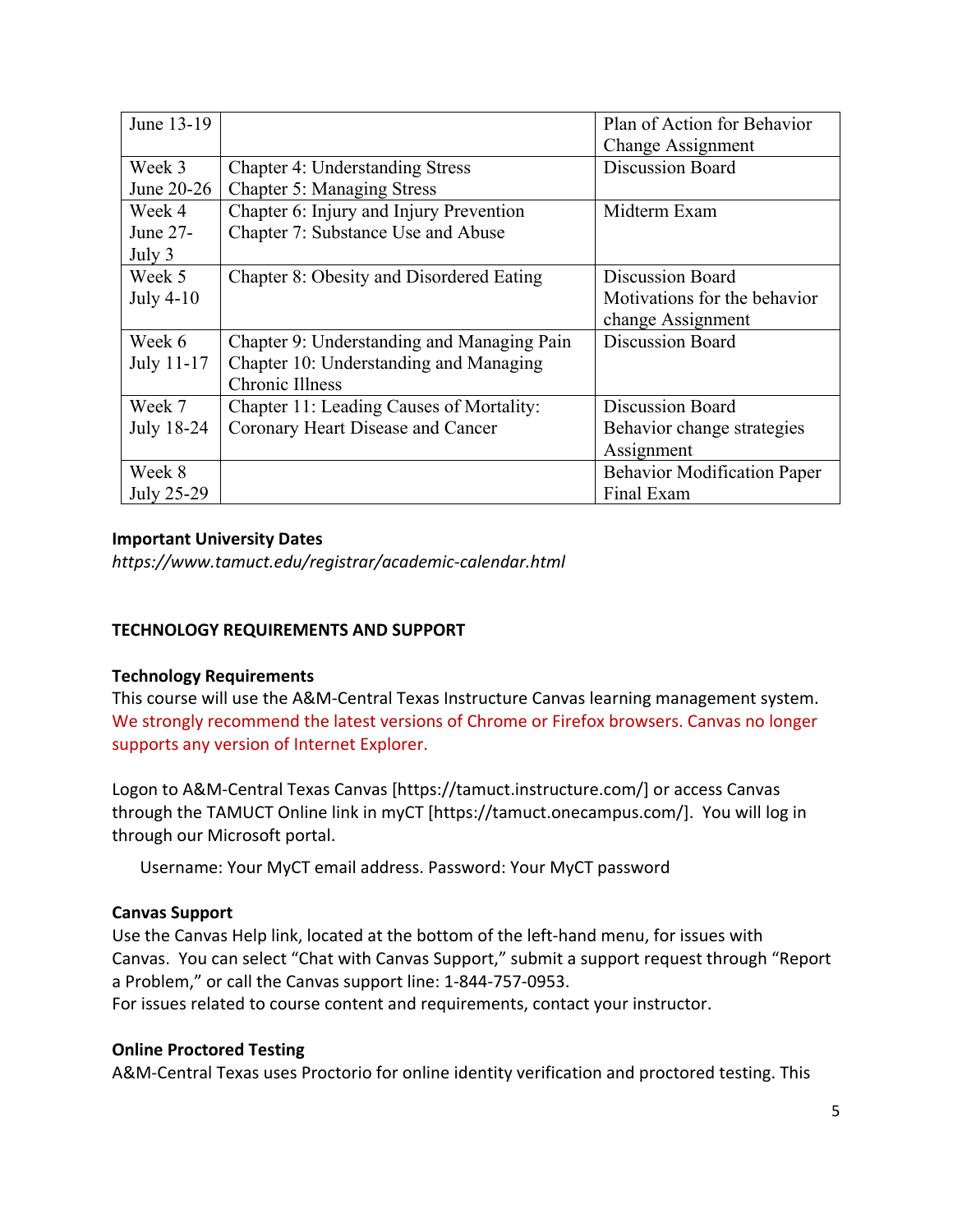service is provided at no direct cost to students. If the course requires identity verification or proctored testing, the technology requirements are: Any computer meeting the minimum computing requirements, plus web camera, speaker, and microphone (or headset). Proctorio also requires the Chrome web browser with their custom plug in.

#### **Other Technology Support**

For log-in problems, students should contact Help Desk Central 24 hours a day, 7 days a week Email: [helpdesk@tamu.edu](mailto:helpdesk@tamu.edu) Phone: (254) 519-5466 [Web Chat:](http://hdc.tamu.edu/) [http://hdc.tamu.edu] *Please let the support technician know you are an A&M-Central Texas student.*

### **UNIVERSITY RESOURCES, PROCEDURES, AND GUIDELINES**

#### **Drop Policy**

If you discover that you need to drop this class, you must complete the [Drop Request](https://dynamicforms.ngwebsolutions.com/casAuthentication.ashx?InstID=eaed95b9-f2be-45f3-a37d-46928168bc10&targetUrl=https%3A%2F%2Fdynamicforms.ngwebsolutions.com%2FSubmit%2FForm%2FStart%2F53b8369e-0502-4f36-be43-f02a4202f612) Dynamic Form through Warrior Web.

[https://dynamicforms.ngwebsolutions.com/casAuthentication.ashx?InstID=eaed95b9-f2be-45f3-a37d-

46928168bc10&targetUrl=https%3A%2F%2Fdynamicforms.ngwebsolutions.com%2FSubmit%2F Form%2FStart%2F53b8369e-0502-4f36-be43-f02a4202f612].

Faculty cannot drop students; this is always the responsibility of the student. The Registrar's Office will provide a deadline on the Academic Calendar for which the form must be completed. Once you submit the completed form to the Registrar's Office, you must go into Warrior Web and confirm that you are no longer enrolled. If you still show as enrolled, FOLLOW-UP with the Registrar's Office immediately. You are to attend class until the procedure is complete to avoid penalty for absence. Should you miss the drop deadline or fail to follow the procedure, you will receive an F in the course, which may affect your financial aid and/or VA educational benefits.

#### **Academic Integrity**

Texas A&M University -Central Texas values the integrity of the academic enterprise and strives for the highest standards of academic conduct. A&M-Central Texas expects its students, faculty, and staff to support the adherence to high standards of personal and scholarly conduct to preserve the honor and integrity of the creative community. Academic integrity is defined as a commitment to honesty, trust, fairness, respect, and responsibility. Any deviation by students from this expectation may result in a failing grade for the assignment and potentially a failing grade for the course. Academic misconduct is any act that improperly affects a true and honest evaluation of a student's academic performance and includes, but is not limited to, working with others in an unauthorized manner, cheating on an examination or other academic work,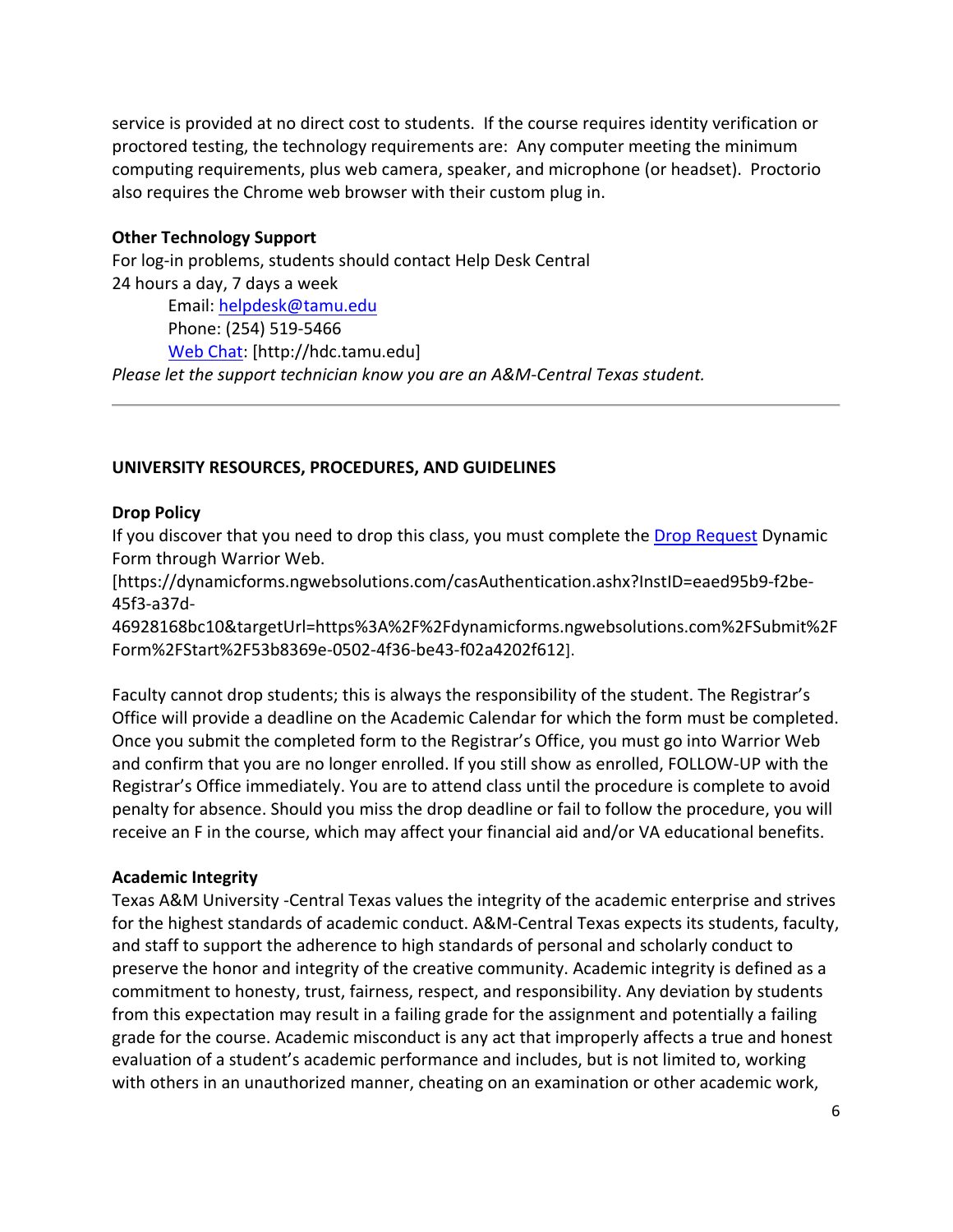plagiarism and improper citation of sources, using another student's work, collusion, and the abuse of resource materials. All academic misconduct concerns will be referred to the university's Office of Student Conduct. Ignorance of the university's standards and expectations is never an excuse to act with a lack of integrity. When in doubt on collaboration, citation, or any issue, please contact your instructor before taking a course of action.

## For more [information regarding the Student Conduct process,](https://www.tamuct.edu/student-affairs/student-conduct.html)

[https://www.tamuct.edu/student-affairs/student-conduct.html]. If you know of potential honor violations by other students, you may [submit a report,](https://cm.maxient.com/reportingform.php?TAMUCentralTexas&layout_id=0) [https://cm.maxient.com/reportingform.php?TAMUCentralTexas&layout\_id=0].

### **Academic Accommodations**

At Texas A&M University-Central Texas, we value an inclusive learning environment where every student has an equal chance to succeed and has the right to a barrier-free education. The Office of Access and Inclusion is responsible for ensuring that students with a disability receive equal access to the university's programs, services and activities. If you believe you have a disability requiring reasonable accommodations please contact the Office of Access and Inclusion, WH-212; or call (254) 501-5836. Any information you provide is private and confidential and will be treated as such.

For more information please visit our **Access & Inclusion Canvas page (log-in required)** [https://tamuct.instructure.com/courses/717]

# **Important information for Pregnant and/or Parenting Students**

Texas A&M University-Central Texas supports students who are pregnant and/or parenting. In accordance with requirements of Title IX and related guidance from US Department of Education's Office of Civil Rights, the Dean of Student Affairs' Office can assist students who are pregnant and/or parenting in seeking accommodations related to pregnancy and/or parenting. Students should seek out assistance as early in the pregnancy as possible. For more information, please visit **Student Affairs [https://www.tamuct.edu/student-affairs/index.html].** Students may also contact the institution's Title IX Coordinator. If you would like to read more about these [requirements and guidelines](http://www2.ed.gov/about/offices/list/ocr/docs/pregnancy.pdf) online, please visit the website [http://www2.ed.gov/about/offices/list/ocr/docs/pregnancy.pdf].

Title IX of the Education Amendments Act of 1972 prohibits discrimination on the basis of sex and gender–including pregnancy, parenting, and all related conditions. A&M-Central Texas is able to provide flexible and individualized reasonable accommodation to pregnant and parenting students. All pregnant and parenting students should contact the Associate Dean in the Division of Student Affairs at (254) 501-5909 to seek out assistance. Students may also contact the University's Title IX Coordinator.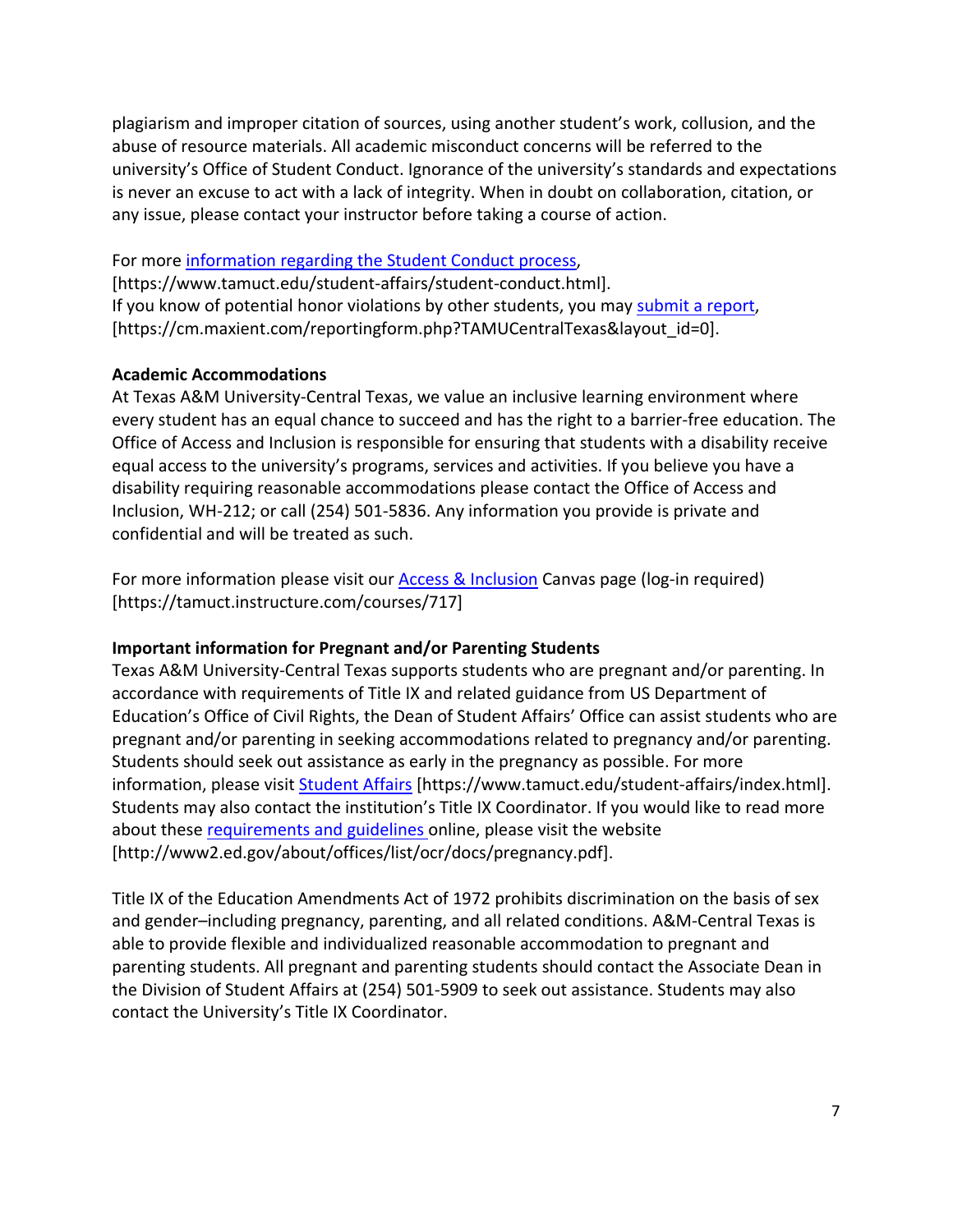## **Tutoring**

Tutoring is available to all A&M-Central Texas students, on a remote online basis. Visit the Academic Support Community in Canvas to view schedules and contact information. Subjects tutored on campus include Accounting, Advanced Math, Biology, Finance, Statistics, Mathematics, and Study Skills. Tutors will return at the Tutoring Center in Warrior Hall, Suite 111 in the Fall 2020. Student success coaching is available online upon request.

If you have a question regarding tutor schedules, need to schedule a tutoring session, are interested in becoming a tutor, success coaching, or have any other question, contact Academic Support Programs at (254) 501-5836, visit the Office of Student Success at 212F Warrior Hall, or by emailing studentsuccess@tamuct.edu .

Chat live with a tutor 24/7 for almost any subject from on your computer! Tutor.com is an online tutoring platform that enables A&M-Central Texas students to log in and receive online tutoring support at no additional cost. This tool provides tutoring in over 40 subject areas except writing support. Access Tutor.com through Canvas.

### **University Writing Center**

The University Writing Center (UWC) at Texas A&M University–Central Texas (TAMUCT) is a free service open to all TAMUCT students. For the Summer 2020 semester, all services will be online as a result of the COVID-19 pandemic. The hours of operation are from 10:00 a.m.-4:00 p.m. Monday thru Thursday with satellite hours online Monday thru Thursday from 6:00-9:00 p.m. This summer, the UWC is also offering hours from 12:00-3:00 p.m. on Saturdays starting June 27th and ending July 18th.

Tutors are prepared to help writers of all levels and abilities at any stage of the writing process. While tutors will not write, edit, or grade papers, they will assist students in developing more effective composing practices. By providing a practice audience for students' ideas and writing, our tutors highlight the ways in which they read and interpret students' texts, offering guidance and support throughout the various stages of the writing process. In addition, students may work independently in the UWC by checking out a laptop that runs the Microsoft Office suite and connects to WIFI, or by consulting our resources on writing, including all of the relevant style guides. Whether you need help brainstorming ideas, organizing an essay, proofreading, understanding proper citation practices, or just want a quiet place to work, the UWC is here to help!

Students may arrange a one-to-one session with a trained and experienced writing tutor by making an appointment via [WCOnline](https://tamuct.mywconline.com/) [https://tamuct.mywconline.com/]. In addition, you can email Dr. Bruce Bowles Jr. at [bruce.bowles@tamuct.edu](mailto:bruce.bowles@tamuct.edu) if you have any questions about the UWC and/or need any assistance with scheduling.

### **University Library**

The University Library provides many services in support of research across campus and at a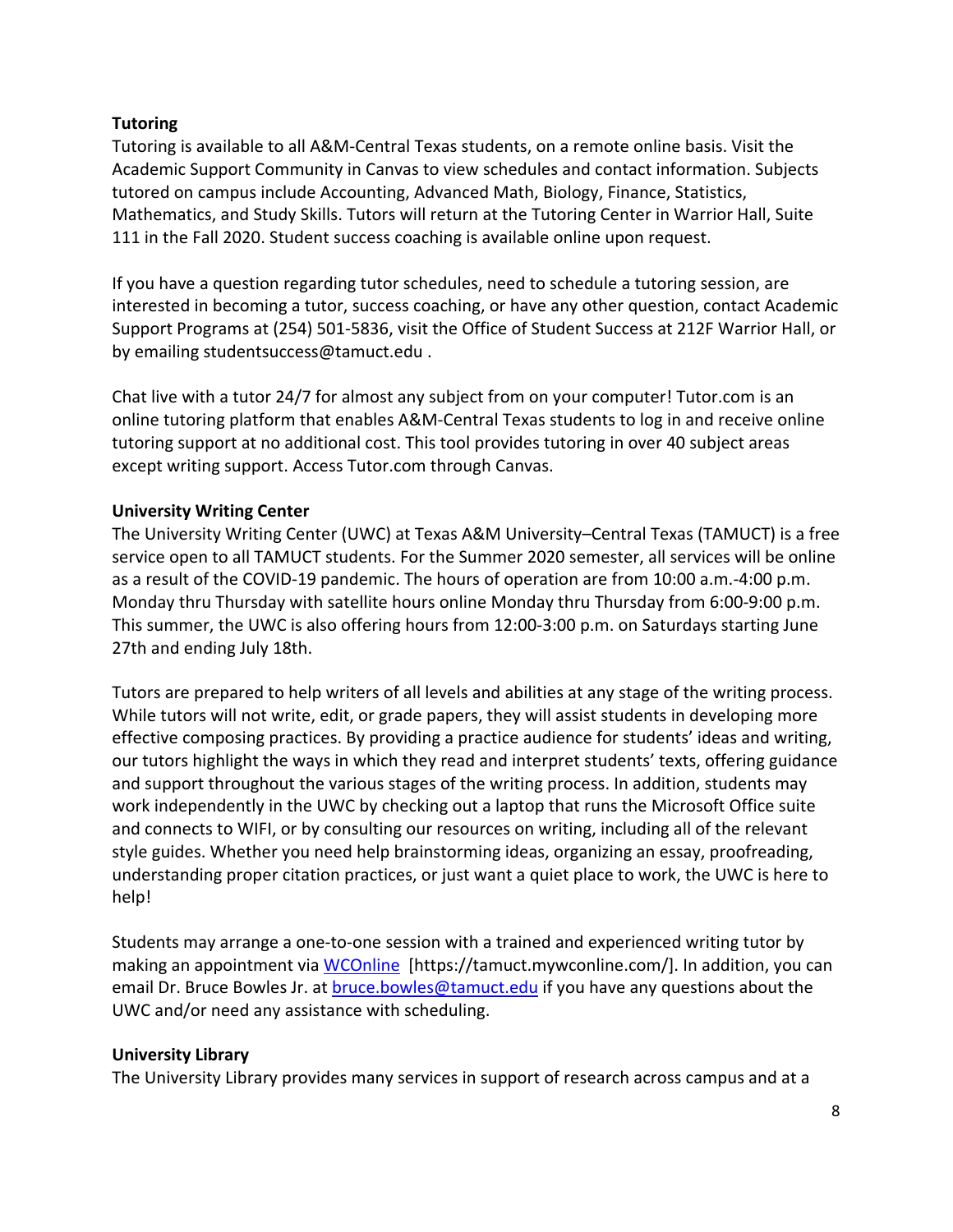distance. We offer over 200 electronic databases containing approximately 250,000 eBooks and 82,000 journals, in addition to the 85,000 items in our print collection, which can be mailed to students who live more than 50 miles from campus. Research guides for each subject taught at A&M-Central Texas are available through our website to help students navigate these resources. On campus, the library offers technology including cameras, laptops, microphones, webcams, and digital sound recorders.

Research assistance from a librarian is also available 24 hours a day through our online chat service, and at the reference desk when the library is open. Research sessions can be scheduled for more comprehensive assistance, and may take place on Skype or in-person at the library. Assistance may cover many topics, including how to find articles in peer-reviewed journals, how to cite resources, and how to piece together research for written assignments.

Our 27,000-square-foot facility on the A&M-Central Texas main campus includes student lounges, private study rooms, group work spaces, computer labs, family areas suitable for all ages, and many other features. Services such as interlibrary loan, TexShare, binding, and laminating are available. The library frequently offers workshops, tours, readings, and other events. For more information, please visit our [Library website](https://tamuct.libguides.com/index) [http://tamuct.libguides.com/index].

### **A Note about Sexual Violence at A&M-Central Texas**

Sexual violence is a serious safety, social justice, and public health issue. The university offers support for anyone struggling with these issues. University faculty are mandated reporters, so if someone discloses that they were sexually assaulted (or a victim of Domestic/Dating Violence or Stalking) while a student at TAMUCT, faculty members are required to inform the Title IX Office. If you want to discuss any of these issues confidentially, you can do so through Student Counseling (254-501-5955) located on the second floor of Warrior Hall (207L).

Sexual violence can occur on our campus because predators often feel emboldened, and victims often feel silenced or shamed. It is incumbent on ALL of us to find ways to actively create environments that tell predators we don't agree with their behaviors and tell survivors we will support them. Your actions matter. Don't be a bystander; be an agent of change. For additional information on campus policy and resources visit the [Title IX webpage](https://www.tamuct.edu/compliance/titleix.html) [\[https://www.tamuct.edu/compliance/titleix.html\]](https://www.tamuct.edu/compliance/titleix.html).

### **Behavioral Intervention**

Texas A&M University-Central Texas cares about the safety, health, and well-being of its students, faculty, staff, and community. If you are aware of individuals for whom you have a concern, who are exhibiting concerning behaviors, or individuals causing a significant disruption to our community, please make a referral to the Behavioral Intervention Team. Referring your concern shows you care. You can complete the [referral](https://cm.maxient.com/reportingform.php?TAMUCentralTexas&layout_id=2) online [https://cm.maxient.com/reportingform.php?TAMUCentralTexas&layout\_id=2].